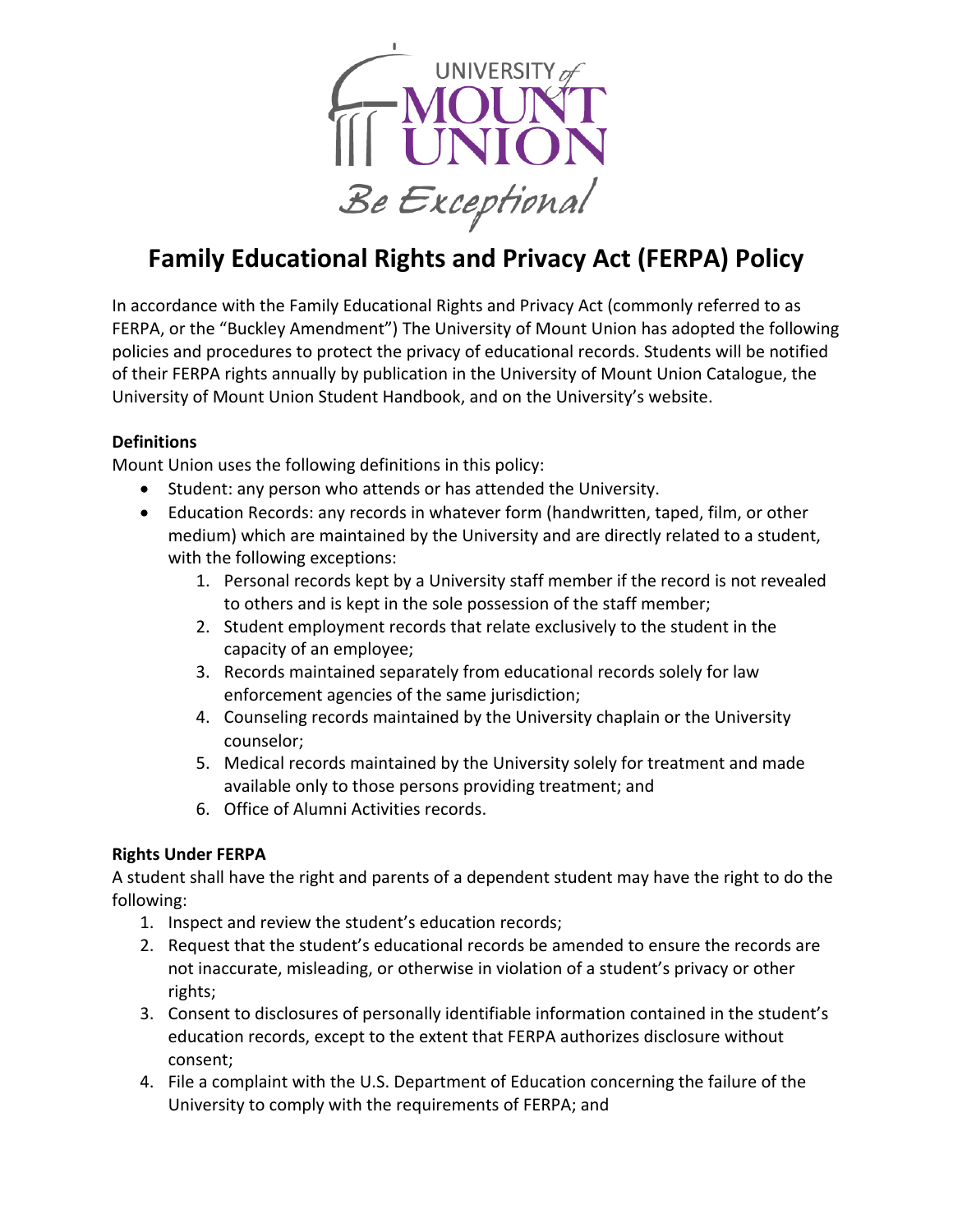5. Obtain a copy of the University's student records policy from the Office of the University Registrar.

# **Procedure to Inspect Educational Records**

Students may inspect and review their education records upon request to the appropriate record custodian(s). Students must submit a written request that identifies as precisely as possible the record(s) the student wishes to inspect.

Access will be provided within 45 days of the written request. Information contained in the educational records will be fully explained and interpreted to students by University personnel assigned to, and designated by, the appropriate office. Student records are maintained in the following offices:

- 1. Admissions and academic records in the Office of the University Registrar;
- 2. Financial aid records in the Office of Student Financial Services;
- 3. Financial records in the Office of Business Affairs;
- 4. Progress and advising records in the departmental offices and faculty offices;
- 5. Learning disability records in the Office of Student Affairs;
- 6. Counseling records in the Office of the Chaplain, the Office of Counseling Services and the Office of Alcohol, Drug, and Wellness Education;
- 7. Academic dishonesty records in the Office of Academic Affairs; and
- 8. Disciplinary and student conduct records in the Office of Student Affairs.

### **Right of the University to Refuse Access**

The University reserves the right to refuse to permit a student to inspect the following information: 

- 1. The financial statements of the student's parents;
- 2. Letters of recommendation for which the student has waived his or her right of access;
- 3. Records of applicants who were neither admitted to nor attended University of Mount Union;
- 4. Records containing information about more than one student, in which case the University will permit access only to that part of the record that pertains to the inquiring student: and
- 5. Records which are excluded from the FERPA definition of education records.

#### **Right to Challenge Information in Records**

Students have the right to challenge the content of their education records if they consider the information contained therein to be inaccurate, misleading, or inappropriate. This includes the opportunity to amend the records or insert written explanations by the student into such records. The student may not initiate a FERPA challenge of a grade awarded unless it was inaccurately recorded. In such cases the correct grade will be recorded.

#### **Procedures for Hearings to Challenge Records**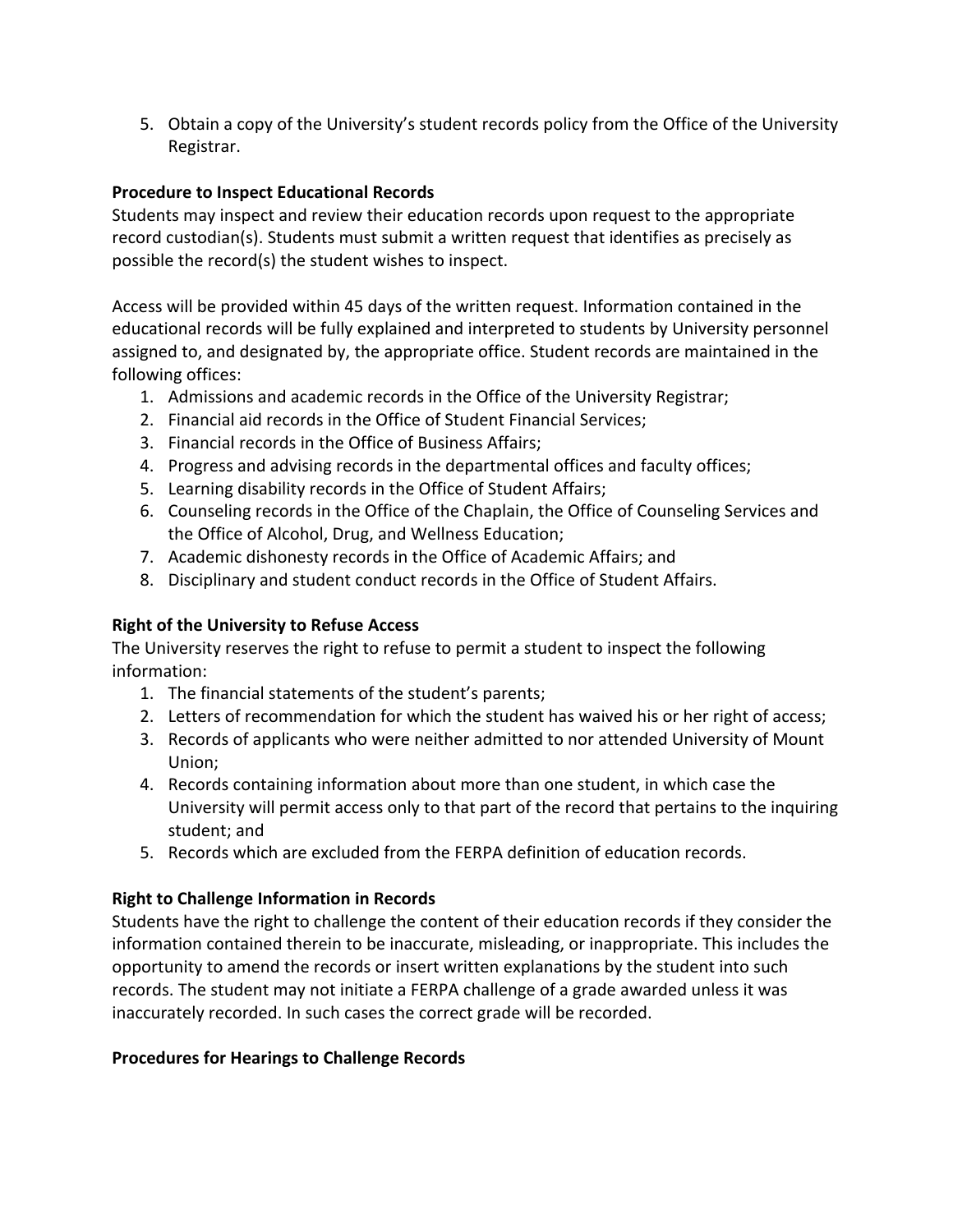Students wishing to challenge the content of their education records must submit, in writing to the appropriate office, a request for a hearing, which includes the specific information in question and the reasons for the challenge.

Hearings will be conducted by a University official who does not have a direct interest in the outcome of the hearing. Students will be afforded a full and fair opportunity to present evidence relevant to the reasons for the challenge. The hearing officer will render a decision, in writing, within a reasonable period of time, noting the reason and summarizing all evidence presented. 

If the hearing results are in favor of the student, the record shall be amended. Should the request be denied, an appeal may be made, in writing, and submitted to the University Registrar within 10 days of the student's notification by the hearing officer. The appeal shall be heard by an Appeal Panel of three disinterested senior University officials. The Board will render a decision, in writing, within a reasonable period of time.

Should the appeal decision be in favor of the student, the record shall be amended accordingly. Should the appeal be denied, the student may choose to place a statement with the record commenting on the accuracy of the information in the record and/or setting forth any basis for inaccuracy. As long as the student's record is maintained by the University, when disclosed to an authorized party the record will always include the student's statement and the Board's decision.

#### **Disclosure of Education Records**

The University will disclose "non-directory" information contained in a student's educational record only when written consent of the student, with the following exceptions:

- 1. To school officials, including teachers, who have a legitimate educational interest in the record;
- 2. To officials of another school in which the student seeks to or intends to enroll;
- 3. To federal, state, and local agencies and authorities as provided under law;
- 4. To the parents or legal guardian of an eligible student if the student is claimed as a dependent for income tax purposes;
- 5. Accrediting organizations;
- 6. To comply with a judicial order or lawfully issued subpoena;
- 7. Emergencies affecting the health or safety of the student or other persons; and
- 8. As otherwise permitted by FERPA.

#### **FERPA Annual Notice to Reflect Possible Federal & State Data Collection and Use**

As of January 3, 2012, the U.S. Department of Education's FERPA regulations expand the circumstances under which your education records and personally identifiable information (PII) contained in such records  $-$  including your Social Security Number, grades, or other private information — may be accessed without your consent. First, the U.S. Comptroller General, the U.S. Attorney General, the U.S. Secretary of Education, or state and local education authorities ("Federal and State Authorities") may allow access to your records and PII without your consent